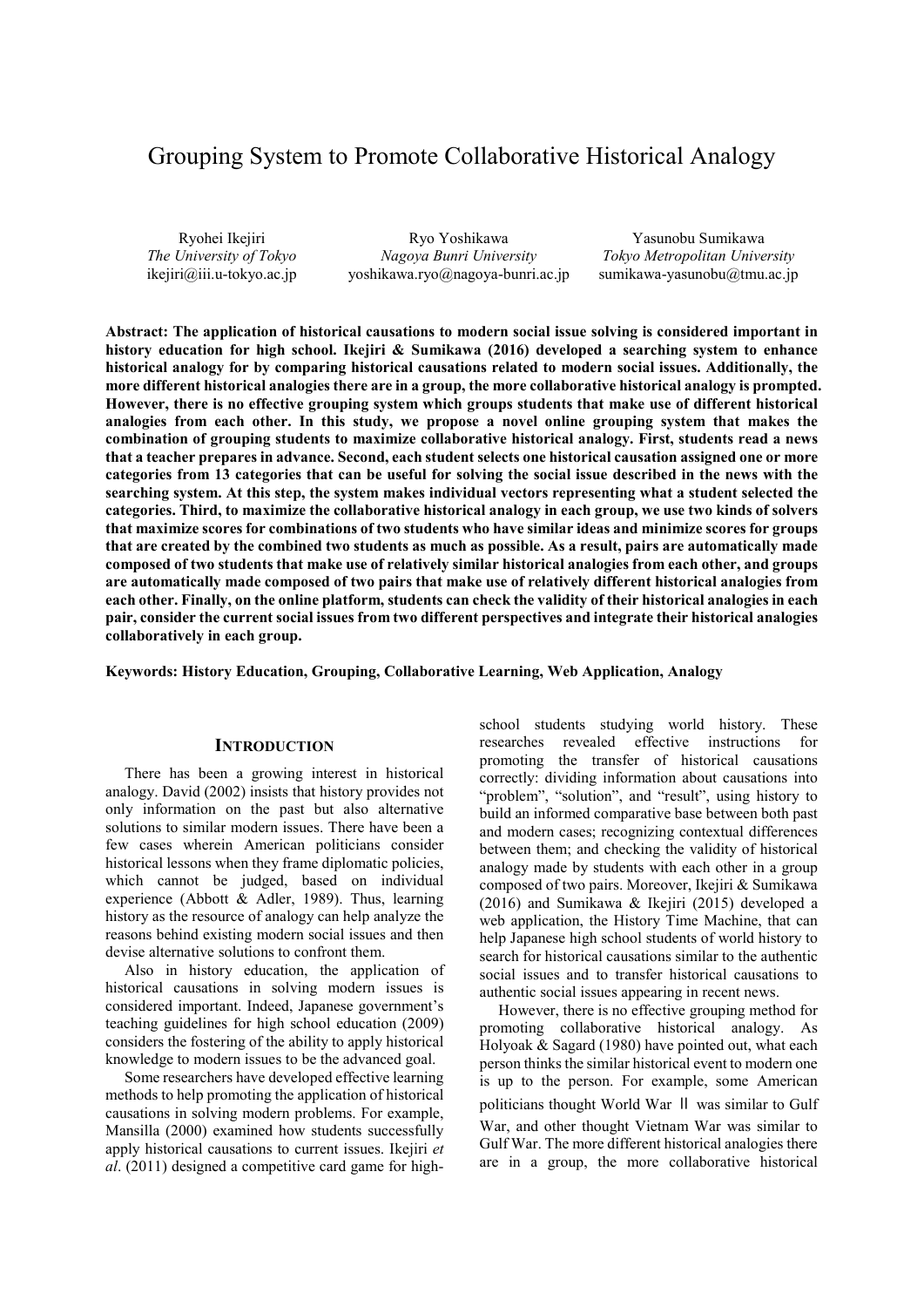analogy is prompted. Thus, the method is needed which can group students that make use of different historical analogies from each other.

Moreover, careful discussion is required using historical analogy because historical analogy often causes the misuse of analogy (Fischer, 1970). Ikejiri *et al.* (2011) insist that a group composed of two pairs in which they can check the validity of each historical analogy is effective for the collaborative historical analogy. Thus, it is important to ensure that each pair is composed of two students that draw on a relatively similar history with regard to historical analogy in order to reduce the cognitive load in the first phase. After that point, creating a group that is composed of two pairs that each draw on a relatively different history for historical analogy is important for gathering various perspectives on the same social issue featured in the news in the second phase. This method will also create a scenario which prompts students to consider current social issues from various perspectives.

In this study, we develop a novel grouping system for enhancing collaborative historical analogy. Next section summarizes how the History Time Machine finds similar events and what feature vector is created.

## **PRELIMINARIES**

#### **Algorithm of search engine**

The History Time Machine detects similar events by counting the number of same categories attached to events. The more the same number is increased, the more similarity is also increased (Sumikawa & Ikejiri, 2015). With this system, students explore daily web news that interests them (topics that include social issues), copy and paste the text, and select categories related to the social issues of the news. After that, they can search for related historical causations, identify the similarity between the current social issues and historical causations, and use the historical causations as a resource for considering the current social issues from a new perspective (Ikejiri & Sumikawa, 2016).

#### **Feature Vector Creation**

Each historical causation in The History Time Machine is assigned one or more categories from the following 13 categories; reign, diplomacy, war, production, commerce, study, religion, literature and thought, technology, popular movement, community, disparity, and environment. The description of historical causation is composed of three sentences, "Problem," "Solution" and "Result." The following is an example.

| Title: Bloc Economy in 20 <sup>th</sup> C            |
|------------------------------------------------------|
| Category: diplomacy, commerce                        |
| Description: After the Great Depression happened     |
| in 1929, each country tried to stabilize the economy |
| (="Problem") .Then, the Great Powers made bloc       |
| economy zone among their colonies or friendly        |

| nations, and used only specific currency in order to   |
|--------------------------------------------------------|
| reduce the influence of the Great Depression $(=$      |
| "Solution") . As a result, it intensified the conflict |
| between these zones, small countries depending on      |
| trade got poor, and international situation has        |
| become more unstable. $($ = "Result" $)$ .             |

If historical causation is related to specific categories, these categories are tagged "1" and others are tagged "0". Thus, feature vectors of all historical causations are created in advance, as shown in Table 1.

Table 1. The example of the vectors of historical causations

| name                      | reign   | diploc<br>ay | war     | produ<br>ction | comm<br>erce | study   | religio<br>n | <b>Itteratur</b><br>46<br><b>Unosaphit</b> | techno<br>logy           | popular<br>moveme<br><b>PAR</b> | comm<br>unity  | dispart<br>ty. | enviro<br>nment |
|---------------------------|---------|--------------|---------|----------------|--------------|---------|--------------|--------------------------------------------|--------------------------|---------------------------------|----------------|----------------|-----------------|
| History                   | $\circ$ |              | $\circ$ |                |              | o       | ö            | w<br>o<br>n v                              | $\ddot{\mathbf{o}}$<br>× | $\overline{0}$<br>w             | - 3<br>$\circ$ | $\overline{0}$ | $\ddot{\circ}$  |
| History<br>$\overline{z}$ |         | $\circ$      | $\circ$ | $\circ$        | $\circ$      | $\circ$ | $\mathbf{1}$ | $\circ$                                    | $\circ$                  | ٦                               | $\circ$        | o              | $\circ$         |
| U.                        |         |              |         |                |              |         |              |                                            |                          |                                 |                |                |                 |
| History<br>N              | 0       |              | $\circ$ | $\circ$        |              | $\circ$ | $\mathbf{I}$ | $\circ$                                    | $\circ$                  | 0                               | $\circ$        | ٥              | $\circ$         |

#### **ALGORITHM**

#### **Overview**

We show how students use the History Time Capsule for collaborative learning in Figure 1. The shadowed boxes are newly developed processes for the main History Time Capsule.

In the research phase, students select news categories. We regard the selected categories as perspectives which are concerns for students. We first combine two students with the same concerns. Then, to enhance discussions between different perspective, we create groups with different concerns. For this purpose, our algorithm creates feature vectors for all students based on the categories they select.



Figure 1. Overview of processes using "the History Time Capsule"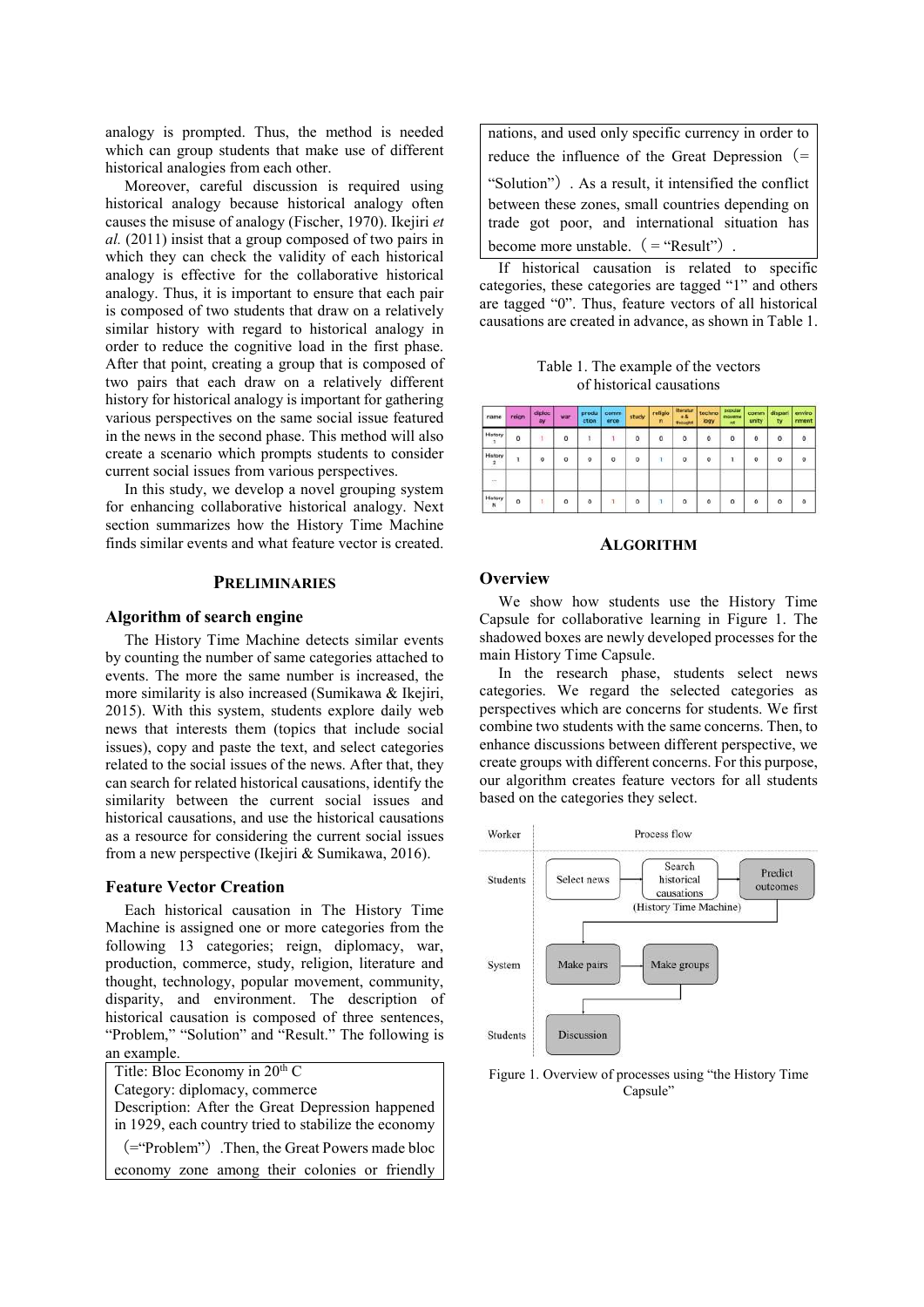

Figure 2. The image of processes using "the History Time Capsule"

#### **Algorithm for Grouping**

The algorithm for grouping uses "similarity score" that is calculated by counting the number of same "like" categories between two feature vectors. These scores are calculated in all combinations of the pairs formed from all students or all combinations of groups created from all pairs automatically. In creating the groups, the feature vector of each pair is generated by adding each number of the category (ex. the feature vector of the pair is {0, 2, 0, 0, 2, 0, 1, 0, 0, 0, 0, 0, 0} if one student selects history 1 in Table 1 and the other student selects history n in Table 1) and used for the calculation of the similarity score. Based on the calculated scores, the pairs are created in descending order of the similarity score or the groups are created in ascending order of the similarity score.

## **DEVELOPMENT**

According to preliminaries and algorithm described above, we develop a novel online grouping system, "the History Time Capsule." We show how students use the History Time Capsule for collaborative learning in Figure 2. Once all students determine their discussions with the History Time Machine, the History Time Capsule automatically creates groups from the feature vectors. Then, students discuss with their pair or group members. The details are given as follows.

## **(1) Login and Selecting news**

At the beginning, each student logs into the History Time Capsule by their own accounts, and selects one piece of interesting news. Note here that we assume that the accounts and news are prepared by a teacher in advance.

## **(2) Applying historical causations**

Next, each of them searches for historical causations similar to the selected news with using the History Time Machine (Figure 3). Students select categories that are related to the social issues of the news and can search for related historical causations by clicking the search button. We expect students to identify the similarity between the current social issues and historical causations and to use the historical causations as a resource for considering the current social issues from a new perspective. From the searching result, students predict what outcomes will be obtained by applying historical causations to social issues included in the news they selected.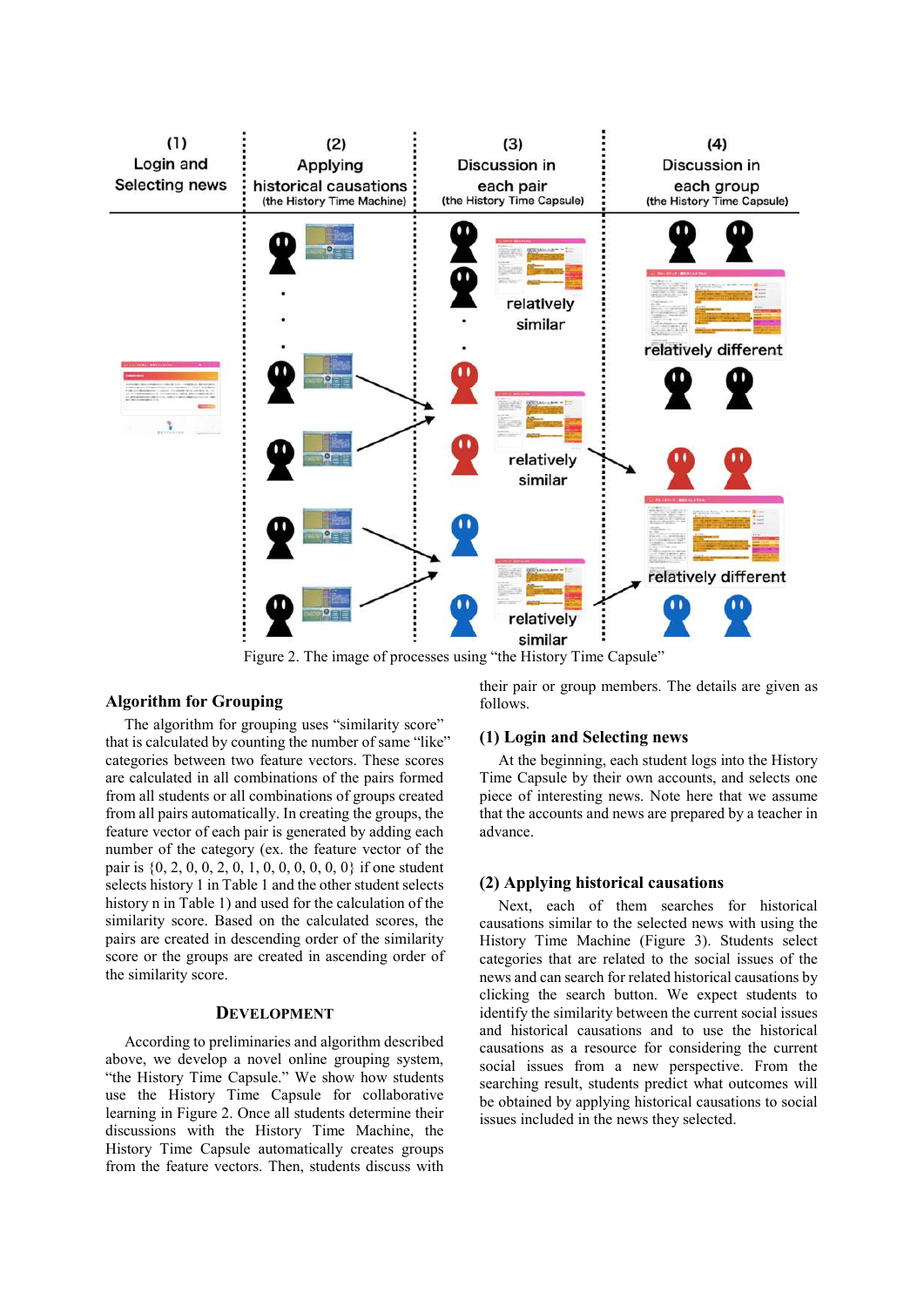## **(3) Discussion in each pair**

After all students input their outcomes with the History Time Machine, pairs are automatically formed by this system. We expect that two students in each pair make use of relatively similar history for historical analogy. Each pair collaboratively combines two documents about their outcomes input in the History Time Capsule (Figure 4). In the online collaborative writing space, they can communicate each other in the chat box. We expect them to understand their historical analogies deeply and to check the validity of them.

After finishing their combining, each pair can submit the document and waits for next grouping.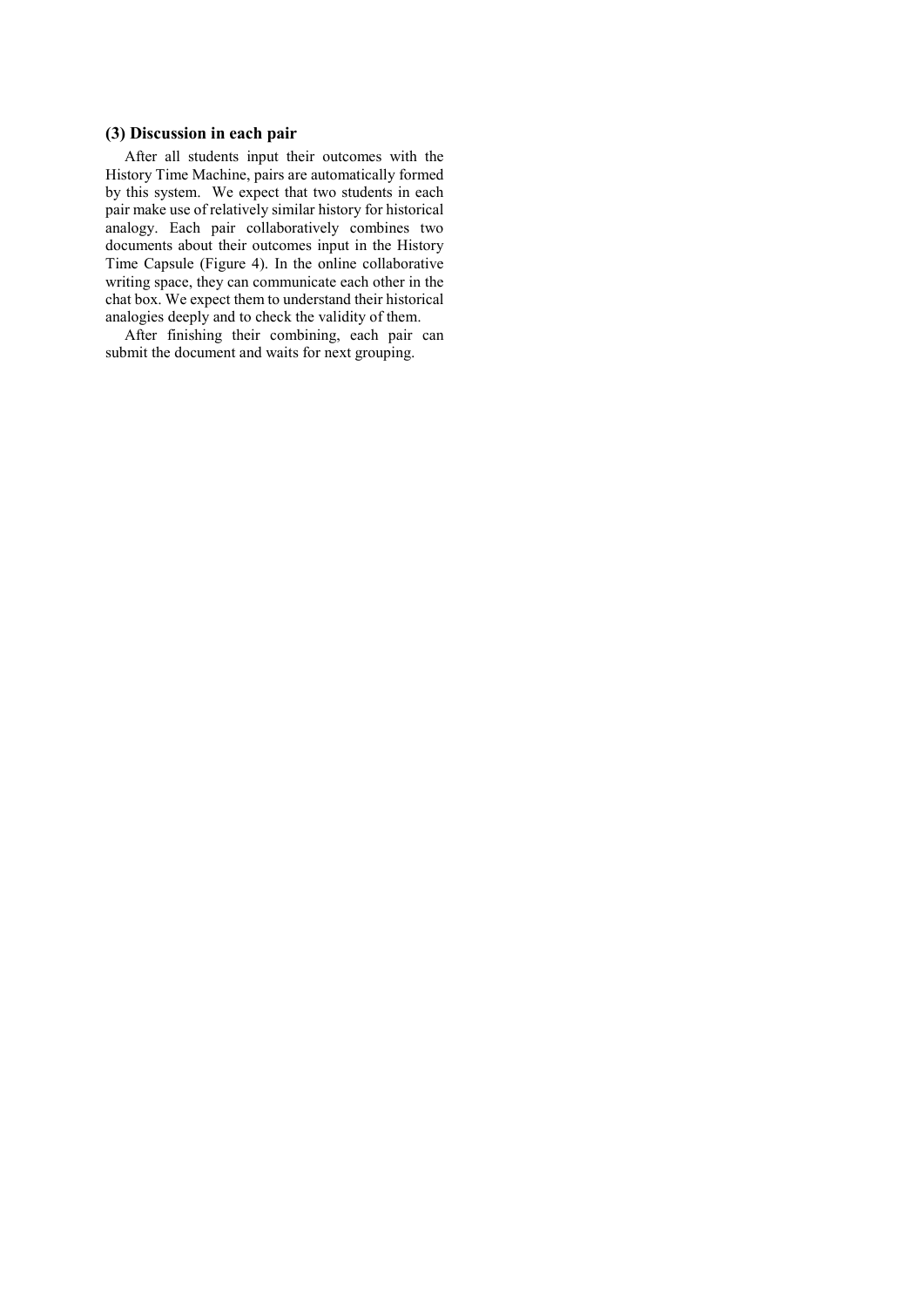

**Other Similar Historical Causations Prediction Input Area** Figure 3. The interface of using the History Time Machine

# collaborative writing space



the student's text imported from the History Time Machine chat space Figure 4. The interface of discussion in each pair in the History Time Capsule